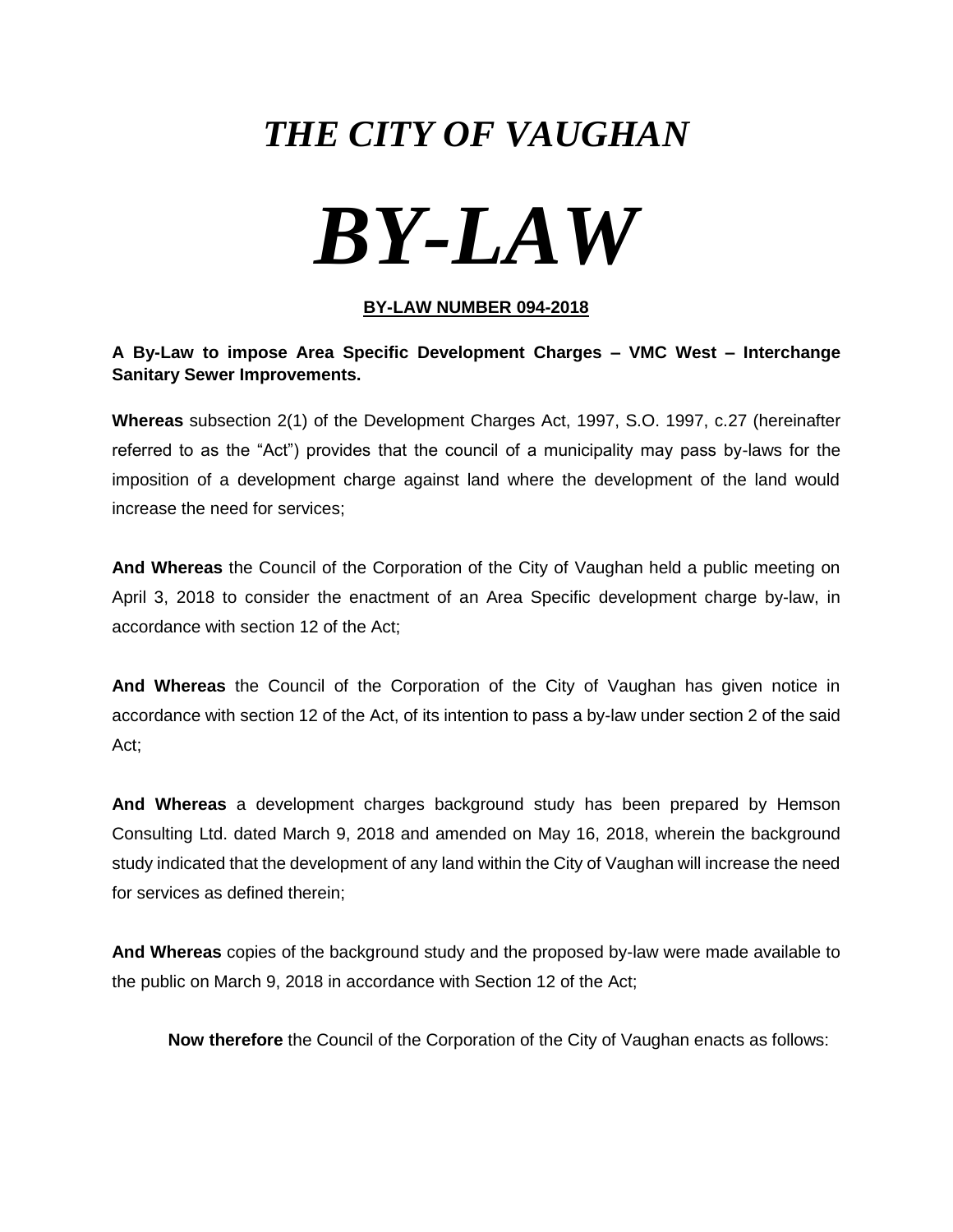#### **DEFINITIONS**

- 1. For the following words and phrases if used in this by-law:
	- (1) **"accessory use"** means the use of any building or structure that is naturally and normally:
		- (a) incidental;
		- (b) subordinate to; and
		- (c) devoted exclusively to the main use on the same lot; and for the purpose of this By-law, detached buildings or structures which are accessory uses shall not exceed 100 square metres of gross floor area;
	- (2) **"agreement"** means a contract between the City and an owner and any amendment thereto;
	- (3) **"agricultural use"** means lands, buildings, or structures, excluding any portion thereof used as a dwelling unit, used, designed, or intended for use for the purpose of a bona fide farming operation, including, but not limited to, animal husbandry, dairying, livestock, fallow, field crops, removal of sod, forestry, fruit farming, horticulture, market gardening, pasturage, poultry keeping, equestrian facilities, and any other activities customarily carried on in the field of agriculture; but does not include a commercial use or a medical marijuana operation;
	- (4) **"air supported structure"** means a structure consisting of a pliable membrane that achieves and maintains its shape and support by internal air pressure;
	- (5) **"apartment building"** means a residential use building, or the residential use portion of a mixed-use building, other than a townhouse or stacked townhouse containing four or more dwelling units each of which shall have access to above grade common halls, stairs, elevators, and yards;
	- (6) **"area specific development charge"** and **"special service area development charge"** mean a charge imposed with respect to growth-related net capital costs against a defined land area for specified services under the applicable by-law;
	- (7) **"atrium"** means a large open space extending through several floors in a building that is open to the ceiling;
	- (8) **"basement"** means a storey, the floor of which is at least 0.75 metres below finished grade, provided that not more than one half of its height from the floor of the underside of the floor joist is below the finished grade;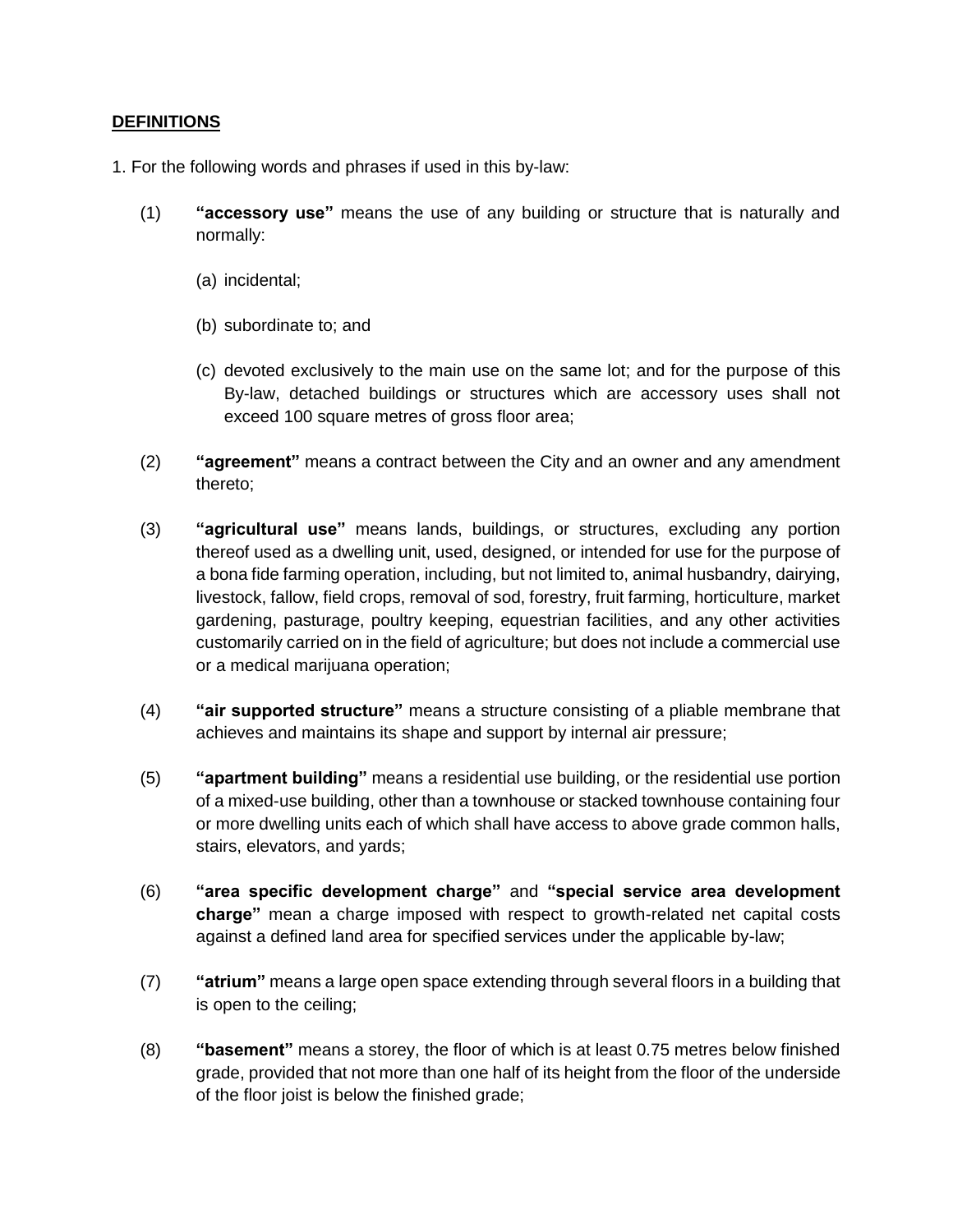- (9) **"building or structure"** means a permanent enclosed structure occupying an area greater than 10 square metres, consisting of a wall, roof, and/or floor, or any of them, or a structural system serving the function thereof, which includes, but is not limited to, air-supported structures or industrial tents; a canopy however shall not be considered a building or structure for the purpose of this By-law and shall not attract development charges;
- (10) **"building permit"** means a permit issued under the *Building Code Act, 1992,* which permits the construction of a building or structure, or which permits the construction of the foundation of a building or structure;
- (11) **"canopy"** means an overhanging, projection, or covering connected to a principal use on the lands, such as over a gas bar or outdoor storage;
- (12) **"capital cost"** means costs incurred or proposed to be incurred by the City or a local board directly or by others on behalf of, and as authorized by, a Municipality or Local Board under an agreement, required for the provision of services designated in the bylaw within or outside the City:
	- (a) to acquire land or an interest in land, including a leasehold interest;
	- (b) to improve land;
	- (c) to acquire, lease, construct, or improve buildings and structures;
	- (d) to acquire, lease, construct, or improve facilities including:
		- (i) rolling stock with an estimated useful life of seven (7) years or more years;
		- (ii) furniture and equipment, other than computer equipment; and
		- (iii) materials acquired for circulation, reference, or information purposes by a library board as defined in the Public Libraries Act, R.S.O. 1990, c. P. 44;
	- (e) to undertake studies in connection with any of the matters in clauses (a) to (d);
	- (f) of the development charge background study required before enactment of this by-law; and
	- (g) of interest on money borrowed to pay for costs described in any of the matters in clauses (a) to (d);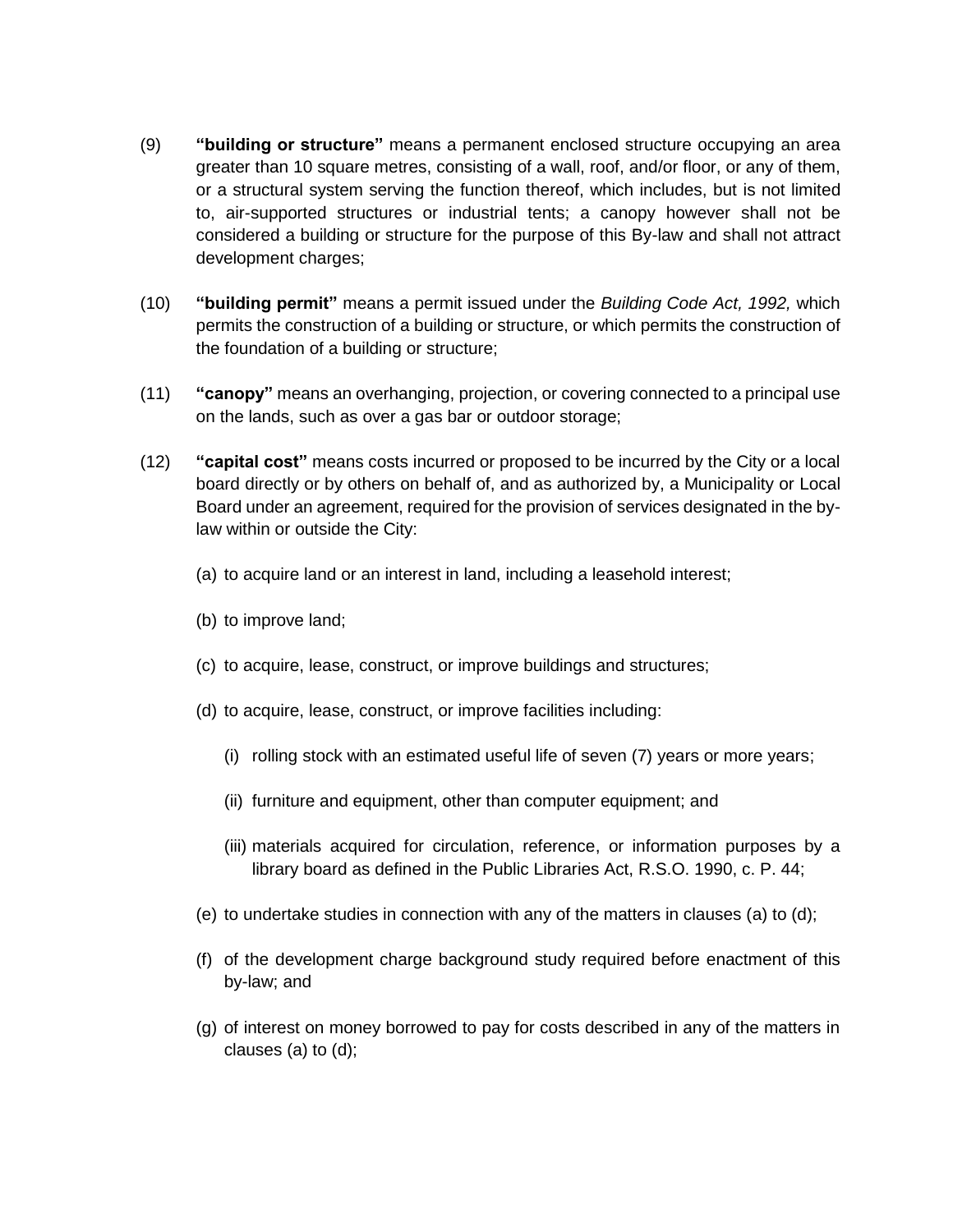- (13) **"cellar"** means the portion of a building below the lowest storey which has more than one-half of its height from the floor to the underside of the floor joists below the finished grade;
- (14) **"City"** means the Corporation of the City of Vaughan;
- (15) **"commercial parking garage"** means a building or structure, or any part thereof, whose principal use is for the parking of motor vehicles for remuneration, or in the case where parking is provided as an accessory to a principal use on the lands, where such parking is provided in a building or structure, or part thereof, whether or not there is remuneration paid by the owner or user for the motor vehicle, the portion of parking as required by the Zoning By-law shall not attract development charges for the purpose of this By-law;
- (16) **"development"** means the construction, erection, or placing of one or more buildings or structures on land, or the making of an addition or alteration to a building or structure that has the effect of substantially increasing the size or usability thereof, and includes redevelopment;
- (17) **"development charge"** means a charge imposed with respect to growth-related net capital costs against land under this by-law;
- (18) **"duplex"** means a building comprising, by horizontal division, two dwelling units, each of which has a separate entrance to grade;
- (19) **"dwelling unit"** means a room or suite of two or more rooms, designed or intended for use by a single household in which sanitary conveniences are provided, and in which facilities are provided for cooking or the installation of cooking equipment;
- (20) **"engineering services"** means services related to a highway, and may include water supply services, waste water services, and storm water drainage and control services;
- (21) **"existing industrial building"** means an existing building or structure to be used, or designed or intended for:
	- (a) manufacturing, producing, processing, storing, or distributing something;
	- (b) research or development in connection with manufacturing, producing, or processing something;
	- (c) retail sales by a manufacturer, producer, or processor of something they manufactured, produced, or processed, if the retail sales are at the site where the manufacturing, production, or processing takes place;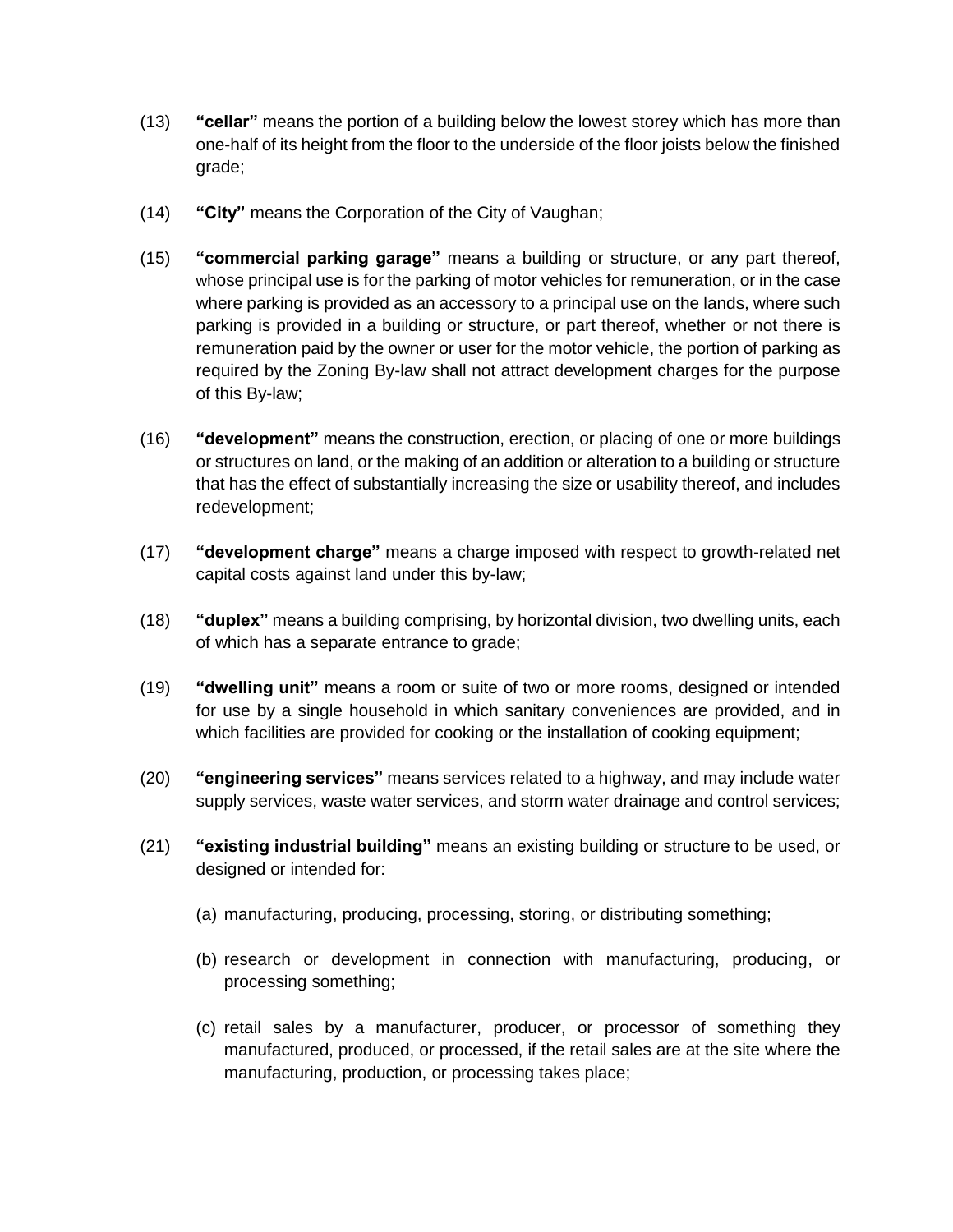- (d) office or administrative purposes, if they are:
	- (i) carried out with respect to manufacturing, producing, processing, storage, or distributing of something; and
	- (ii) in or attached to the building or structure used for that manufacturing, producing, processing, storage, or distribution;
- (22) **"funeral home"** means a building or structure with facilities for the preparation of dead persons for burial or cremation, for the viewing of the body and for funeral services;
- (23) **"future development"** means development which requires a subsequent planning approval, in addition to a building permit, which planning approval shall include a site plan approval or the approval of a plan of condominium;
- (24) **"grade finished"** means the average elevation of the finished ground level at the wall(s);
- (25) **"gross floor area"** means, in the case of a non-residential building or structure, or the non-residential portion of a mixed-use building or structure, the aggregate of the areas of each floor, whether above or below grade, measured between the exterior faces of the exterior walls of the building or structure, or from the centre line of a common wall separating a non-residential and a residential use, and:
	- (a) includes the floor area of a mezzanine and the space occupied by interior walls and partitions; and
	- (b) excludes in the case of a building or structure containing an atrium, the sum of the areas of the atrium at the level of each floor surrounding the atrium above the floor level of the atrium; and
	- (c) excludes the area of any self-contained structural shelf and rack storage facility approved by the Building Materials Evaluation Commission; and
	- (d) includes any part of a building or structure above or below grade used as a commercial parking garage; and
	- (e) for the purposes of this definition, the non-residential portion of a mixed-use building is deemed to include one-half of any area common to the residential and non-residential portions of such mixed-use building or structure;
- (26) **"growth-related net capital cost"** means the portion of the net capital cost of services that is reasonably attributable to the need for such net capital costs that results or will result from development in all or a defined part of the City;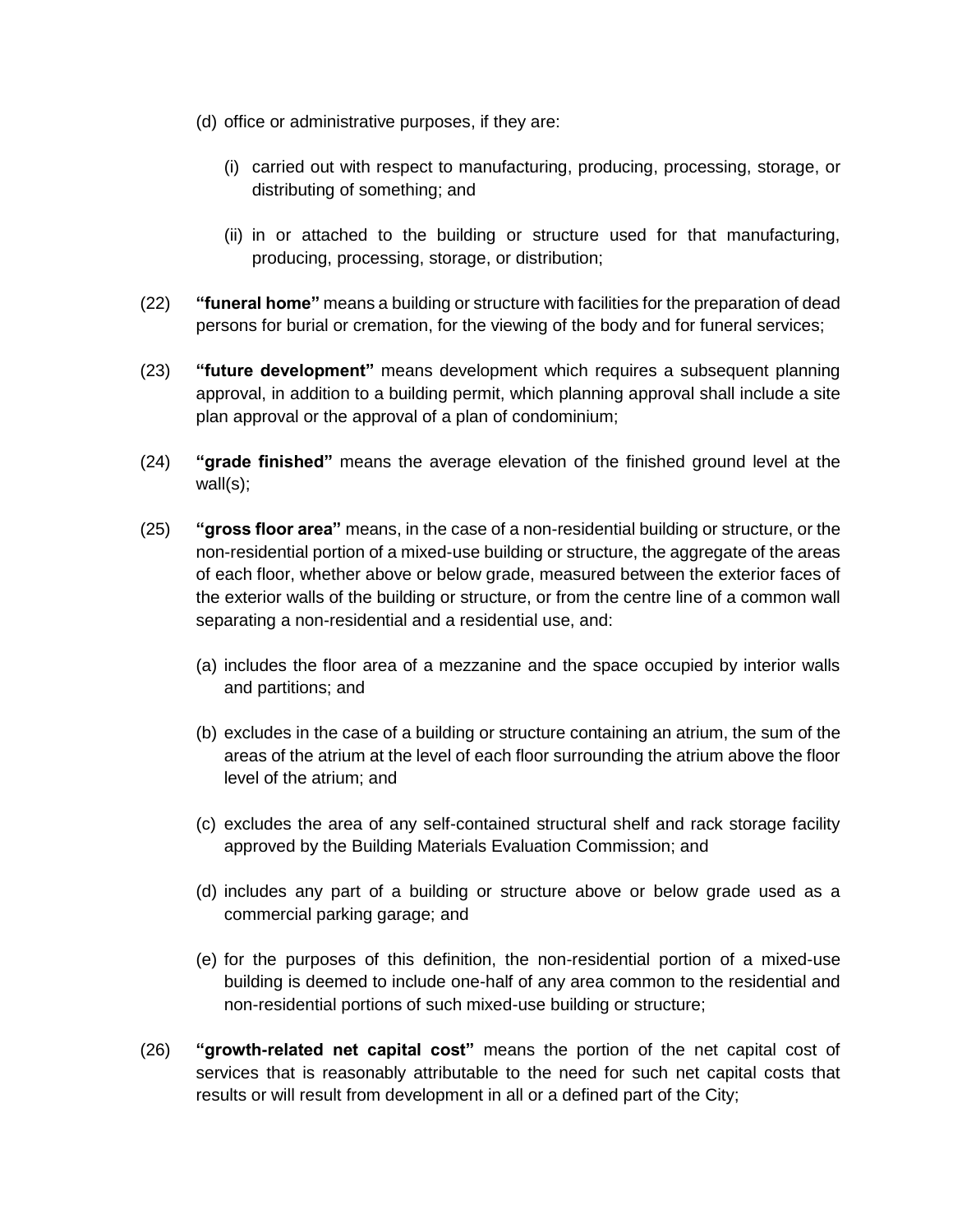- (27) **"heritage property"** means a property that contains cultural heritage value as defined under the Ontario Heritage Act;
- (28) **"home occupation"** means an occupation permitted in a dwelling unit and which:
	- (a) is clearly secondary to the use of the dwelling unit;
	- (b) does not change the external character of the dwelling unit; and
	- (c) does not create or become a public nuisance, in particular in respect to noise, traffic, or parking;
- (29) **"household"** means one or more persons occupying or sharing all areas of the dwelling unit;
- (30) **"large apartment"** means a dwelling unit in an apartment building or plex that is 700 square feet or larger in size;
- (31) **"live-work unit"** means a unit intended for both residential and non-residential uses concurrently;
- (32) **"local board"** means a local board as defined in section 1 of the Municipal Affairs Act, other than a board as defined in subsection 1(1) of the Education Act;
- (33) **"lot"** means a parcel of land fronting on a street separate from any abutting land to the extent that a subdivision or a consent contemplated by the Planning Act would not be required for its conveyance. For the purpose of this paragraph, land defined in an application for a building permit shall be deemed to be a parcel of land and a reserve shall not form part of a street;
- (34) **"medical marijuana operation"** means the cultivation, growth, harvesting, processing, composting, destruction, packaging, storage and distribution of plants or parts of plants of the genus Cannabis (marijuana) as lawfully permitted and authorized under the Government of Canada's Marijuana for Medical Purposes Regulations;
- (35) **"mid-high density mixed-use**" means a building or structure used, designed, or intended for residential and non-residential uses, where:
	- (a) the non-residential uses comprise not more than fifty percent (50%) of the gross floor area of the building;
	- (b) the non-residential uses comprise a minimum of five percent (5%) of the gross floor area of the building; and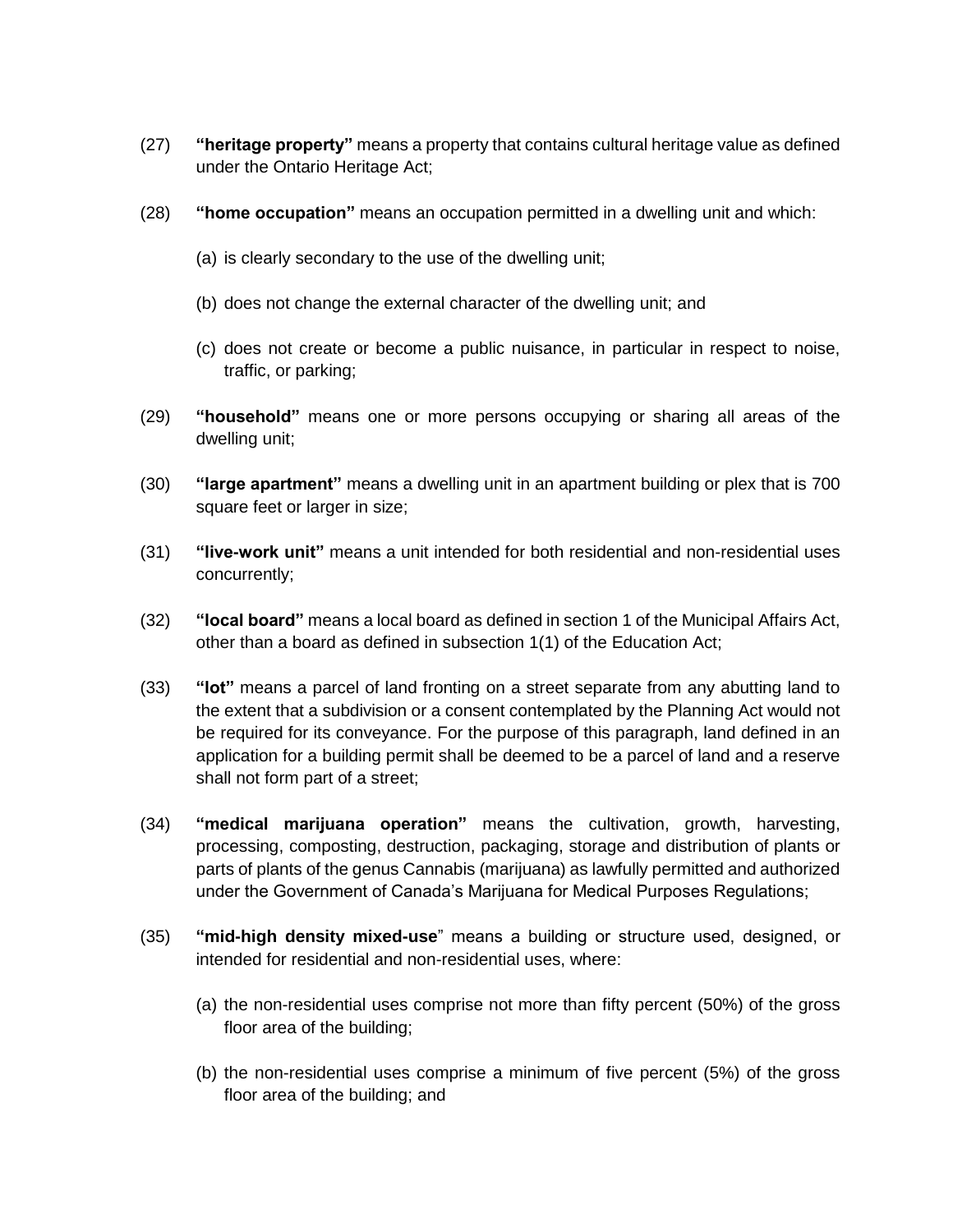- (c) the residential portion of the building or structure is over five (5) storeys in height;
- (36) **"mixed-use building"** means a building or structure containing a residential and nonresidential use other than a home occupation;
- (37) **"mezzanine"** means a mezzanine as defined in the Building Code Act;
- (38) **"multiple unit dwelling"** includes stacked townhouses, and all other residential uses that are not included in the definition of apartment, single detached dwelling, or semidetached dwelling;
- (39) **"net area"** means the gross area of land less the area of lands conveyed or to be conveyed into public ownership for the purpose of open space, parks, woodlots, storm water management facilities, buffers and road widenings along Regional Roads, and Ontario Hydro utility corridors, and less the area of any wood lots in private ownership if zoned as such, but shall include the area of all road allowances dedicated to the City;
- (40) **"net capital cost"** means the capital cost less capital grants, subsidies, and other contributions made to the City, or that the Council of the City anticipates will be made, including conveyances or payments under sections 42, 51, and 53 of the Planning Act in respect of the capital cost;
- (41) **"non-commercial parking garage"** means a building or structure, or any part thereof, that is not a commercial parking garage;
- (42) **"owner"** means the owner of the land or a person who has made an application for an approval of the development of the land upon which a development charge or an area specific development charge is imposed;
- (43) **"plex"** means a duplex, a semi-detached duplex, a triplex, or a semi-detached triplex;
- (44) **"re-development"** means the construction, erection or placing of one or more buildings or structures on land where all or part of a building or structure has previously been demolished on such land, or changing the use from a residential to nonresidential use or from a non-residential to residential use or from one residential use to another form of residential use;
- (45) **"semi-detached duplex"** means one of a pair of attached duplexes, each duplex divided vertically from the other by a party wall;
- (46) **"semi-detached dwelling"** means a building divided vertically into two dwelling units;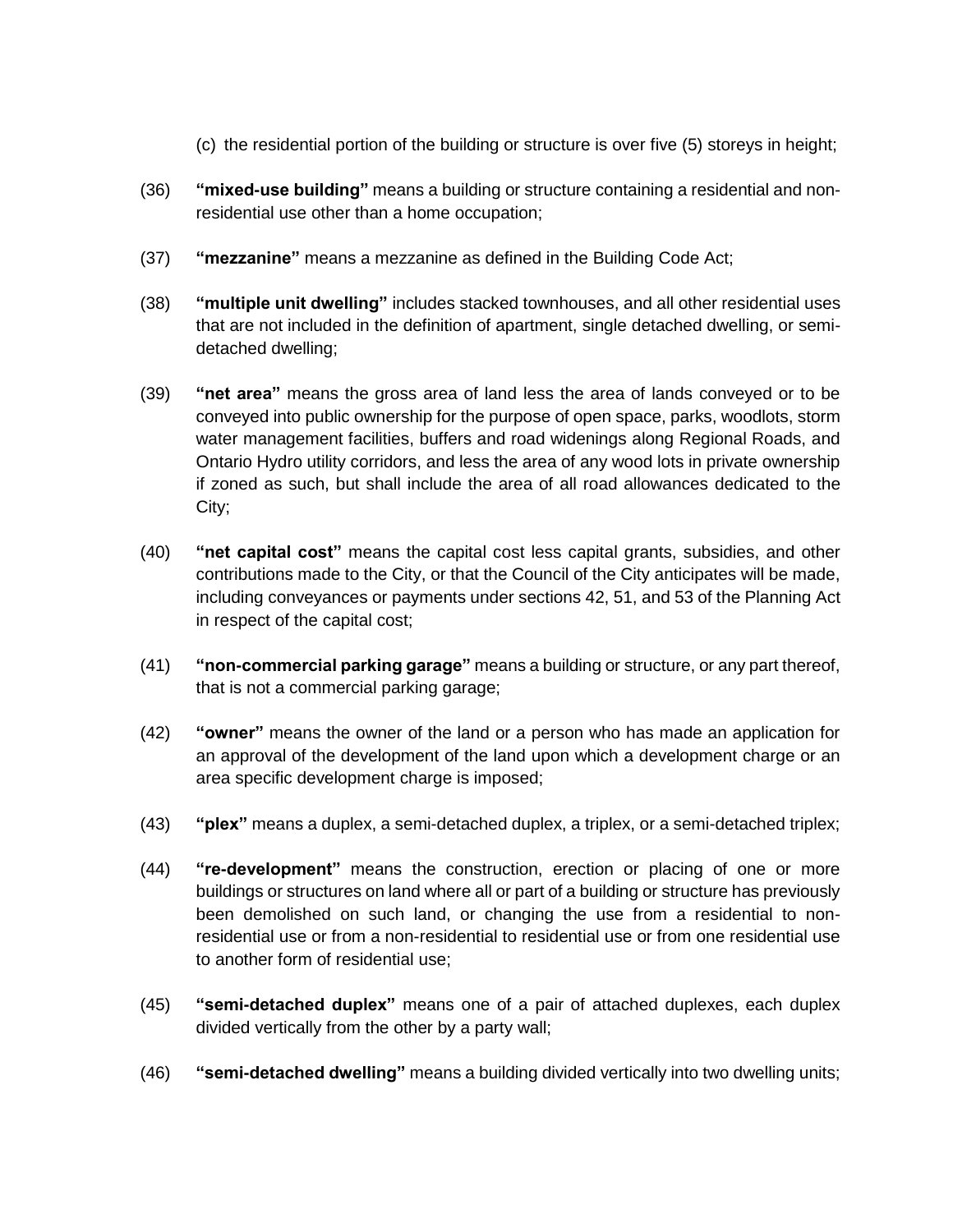- (47) **"semi-detached triplex"** means one of a pair of triplexes divided vertically one from the other by a party wall;
- (48) **"services"** means services designated in this by-law;
- (49) **"single detached dwelling"** and **"single detached"** means a residential building consisting of one dwelling unit that is not attached to another structure above grade. For greater certainty, a residential building consisting of one dwelling unit that is attached to another structure by footings only shall be considered a single-family dwelling for the purposes of this by-law;
- (50) **"small apartment"** means a dwelling unit in an apartment building or a plex that is less than 700 square feet in size;
- (51) **"stacked townhouse"** means a building, other than a townhouse or apartment building, containing at least 3 dwelling units, each dwelling unit being separated from the other vertically and/or horizontally, and each dwelling unit having an entrance to grade shared with no more than 3 other units;
- (52) **"storey"** means the portion of a building other than the cellar or unfinished attic which lies between the surface of the floor and the surface of the next floor above, and if there is no floor above it, then the surface next above it, provided its height is not less than 2.3 metres;
- (53) **"subdivision"** includes condominium;
- (54) "**Temporary Sales Centre**" means a Building, including a trailer, that is designed or intended to be temporary, or intended to be removed from the land or demolished after use and which is used exclusively as an Office or presentation centre, or both, for new building sales;
- (55) **"triplex"** means a building comprising 3 dwelling units, each of which has a separate entrance to grade;
- (56) **"use, commercial"** means the use of any land, building or structure for the purpose of buying and selling commodities or supplying services as distinguished from such uses as manufacturing or assembly of goods, warehousing, and construction;
- (57) **"use, industrial"** means the use of any land, building or structure for construction, warehousing, manufacturing, processing, or assembly of materials to finished products or byproducts, including the storage of such materials and products;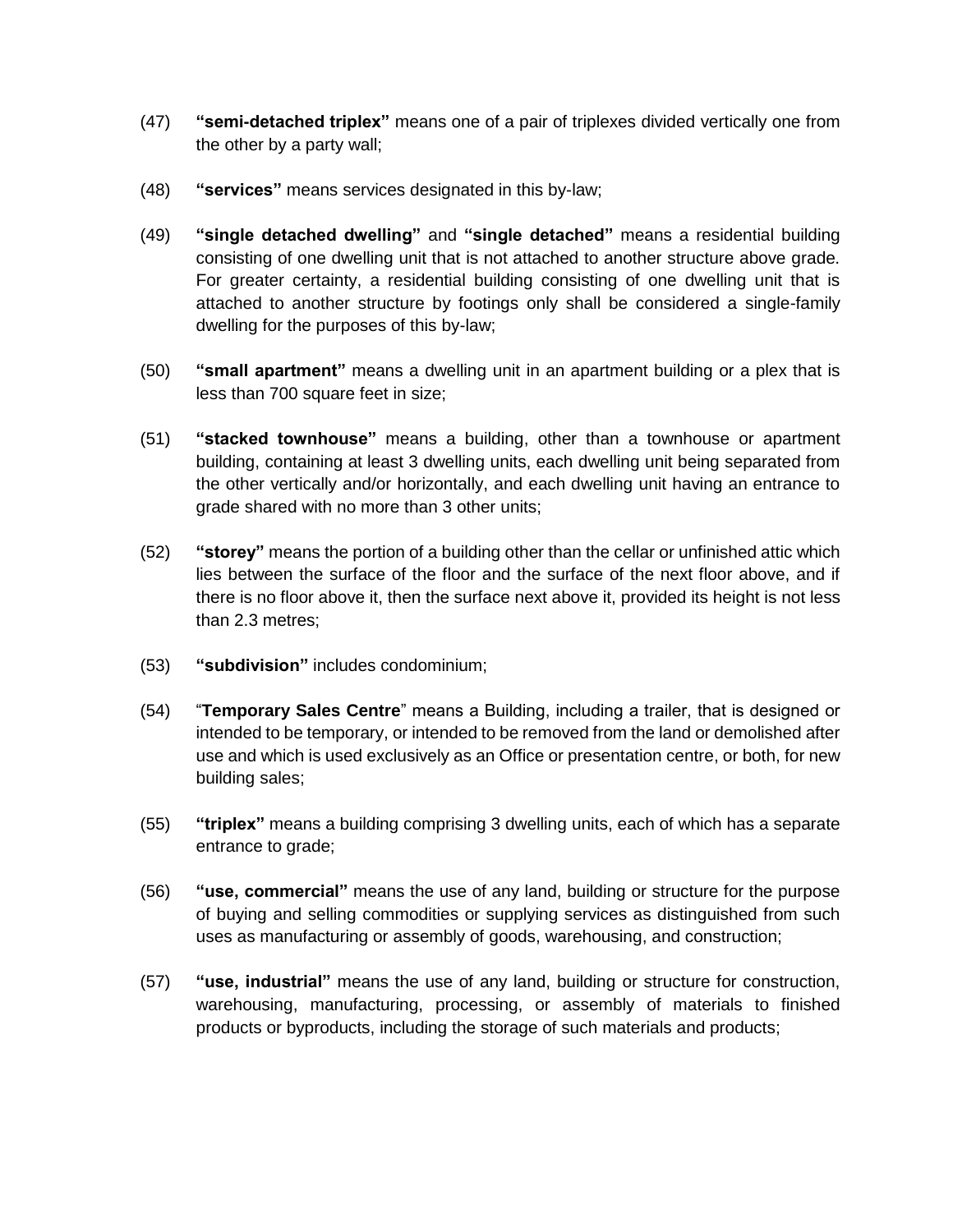- (58) **"use, institutional"** means the use of any land, building or structure by any organization owned or operated for religious, educational, charitable, recreational, or governmental purposes, whether or not supported in whole or in part by public funds;
- (59) **"use, non-residential"** means the use of any land, building or structure, or any part thereof, for use other than a residential use, and shall include commercial use, industrial use, and institutional use;
- (60) **"use, residential"** means the use of any land, building or structure for a single detached dwelling, semi-detached dwelling, multiple unit dwelling, apartment, or any other type of household or dwelling unit;

#### **RULES – APPLICATION, EXEMPTIONS, AND EXCEPTIONS**

- 2.
- (1) This by-law applies to all land and to all uses of any land, building or structure within the City whether or not the land, building or structure, or use thereof, is exempt from taxation under Section 3 of the Assessment Act, R.S.O. 1990, c.A.31;
- (2) Despite subsection (1), this by-law does not apply to any land, building or structure within the City owned by and used for the purposes of:
	- (a) a local board;
	- (b) a board of education as defined in section 1(1) of the *Education Act*
	- (c) the City or any local board thereof and, without limiting the generality of the foregoing, including land leased from the Crown in right of Canada or Ontario located within the Parkway Belt Planning Area as defined in Regulation 744, paragraph 16 of the Revised Regulations of Ontario, 1990, provided the same is used for institutional use purposes of a not-for-profit nature;
	- (d) lands, buildings or structures owned by Metrolinx and used for transit related purposes;
	- (e) any area municipality within the Regional Municipality of York;
	- (f) the Regional Municipality of York or any local board thereof; and
	- (g) a public hospital receiving aid under the Public Hospitals Act;
- (3) Development charges for the services designated in Schedule A shall be imposed upon the service area in Schedule B, specified in Schedule A, and shall be collected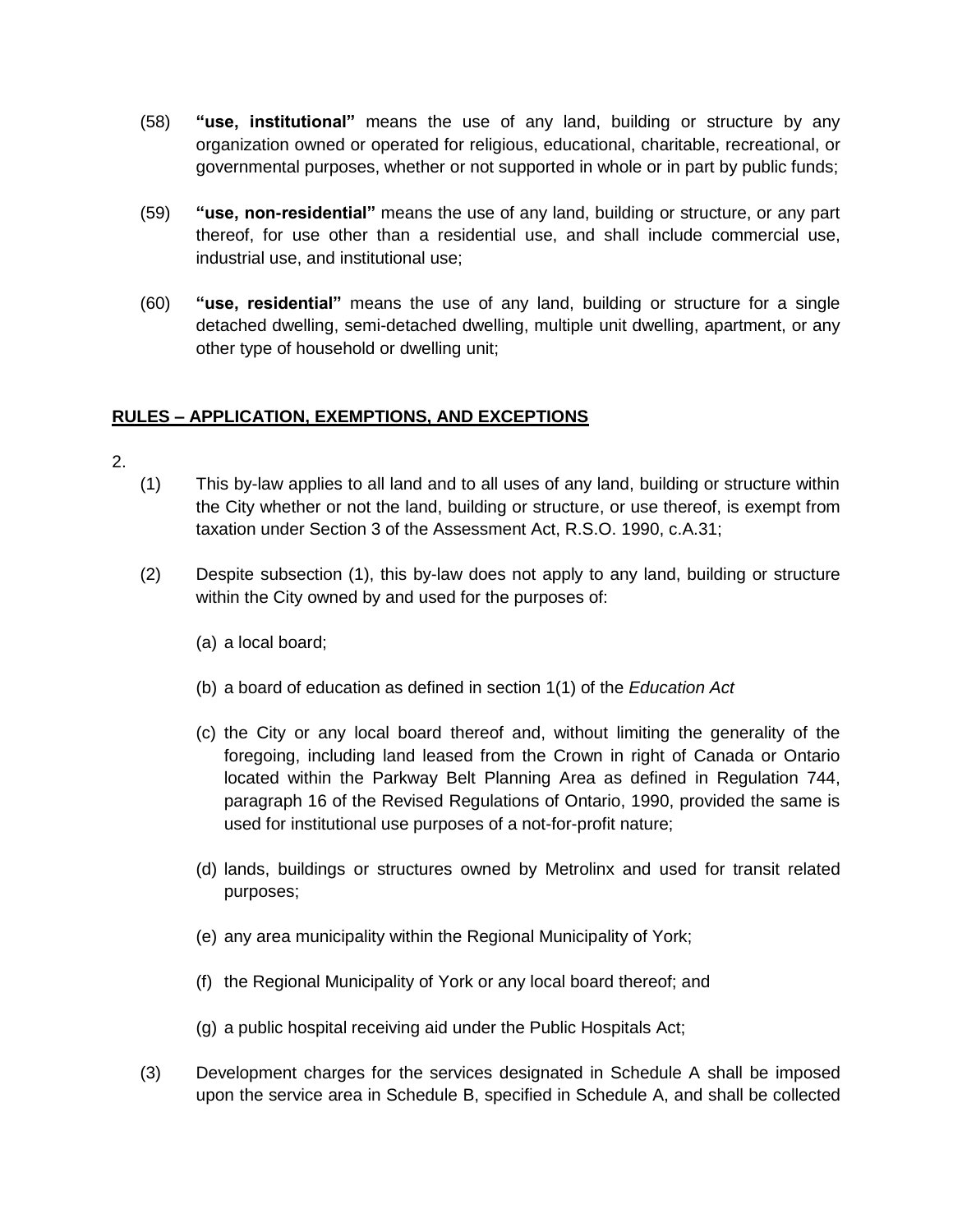in accordance with this by-law on development for residential use or non-residential use purposes;

- (4) Development charges provided for in subsection (3) apply where the development requires:
	- (a) the passing of a zoning by-law or of an amendment thereto under Section 34 of the Planning Act, R.S.O. 1990, c.P.13;
	- (b) the approval of a minor variance under Section 45 of the Planning Act, R.S.O. 1990, c.P.13;
	- (c) a conveyance of land to which a by-law passed under subsection 50(7) of the Planning Act, R.S.O. 1990, c.P.13 applies;
	- (d) the approval of a plan of subdivision under Section 51 of the Planning Act, R.S.O. 1990, c.P.13;
	- (e) a consent under Section 53 of the Planning Act, R.S.O. 1990, c.P.13;
	- (f) the approval of a description under Section 50 of the Condominium Act, 1998, S.O. 1998, c.19; or
	- (g) the issuing of a permit under the Building Code Act, 1992, S.O. 1992 c.23 in relation to a building or structure;
- (5) The City shall not apply more than one development charge provided for in this by-law on land even though two or more of the actions described in paragraphs 2(4)(a) to (g) are required before the land can be developed;
- (6) Despite subsection (5), if two or more of the actions described in paragraphs 3(2)(a) to (g) occur at different times and if the subsequent action or actions has the effect of increasing the need for services, a development charge shall be imposed, calculated, and collected pursuant to subsection (3) limited to the increase;
- (7) Notwithstanding any other provisions of this by-law, a building or structure shall be exempt from the payment of development charges provided that it is for:
	- (a) a temporary use permitted under a zoning by-law enacted under Section 39 of the Planning Act, R.S.O. 1990, c.P.13;
	- (b) an accessory use and, without restricting the generality of the foregoing, including a tent or canopy used on a temporary or seasonal basis;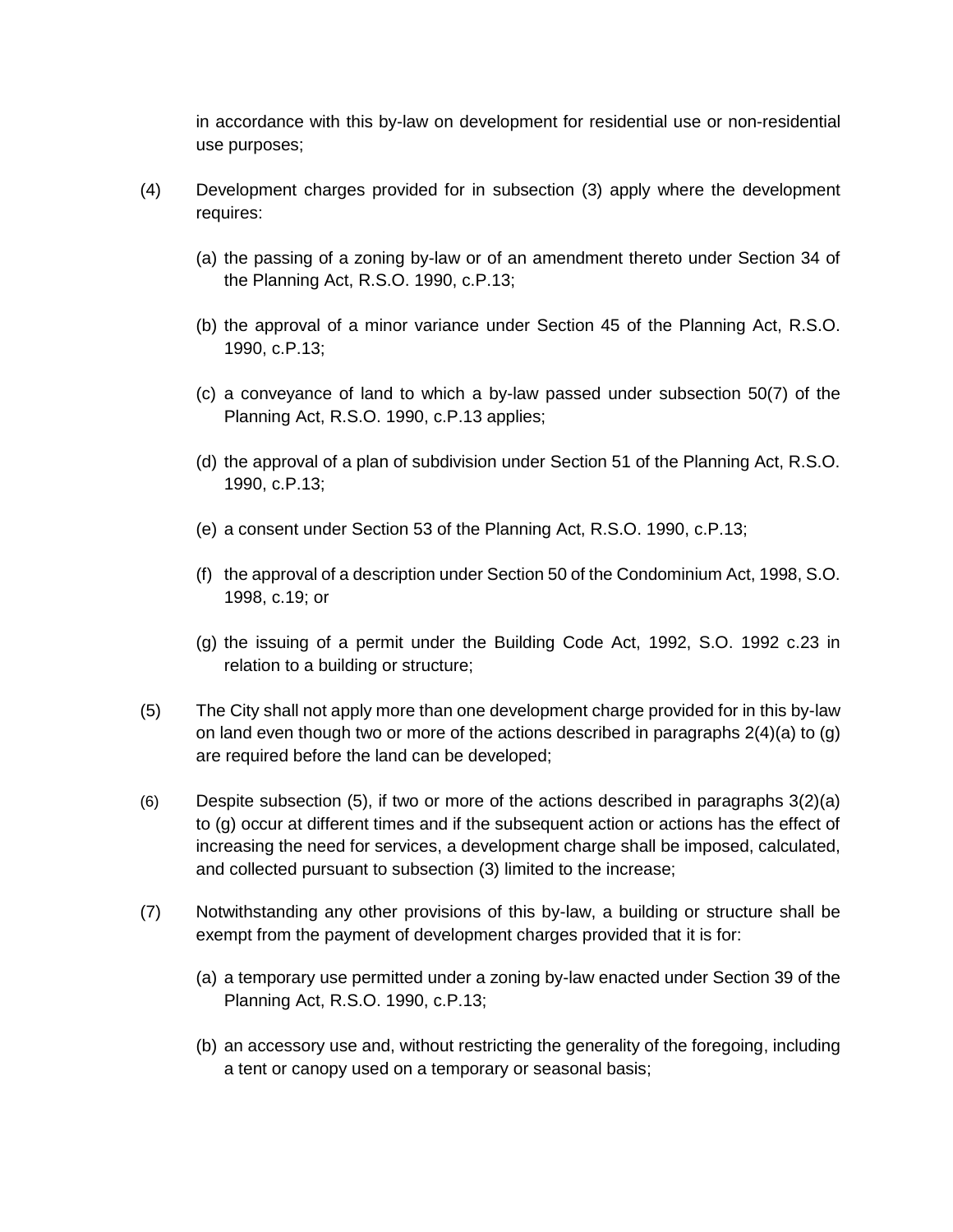- (c) a home occupation;
- (d) an agricultural use;
- (e) a renovation of an existing building which does not alter, if a residential use, the number of units, or, if a non-residential use, the gross floor area thereof;
- (f) a temporary sales centre;
- (g) the relocation of a built heritage structure that is listed under Section 27 of the Ontario Heritage Act or designated under Part IV or V of the Ontario Heritage Act; or
- (h) Land, buildings or structures used or to be used for the purposes of a cemetery or burial ground exempt from taxation under the Assessment Act or any successor thereto, including mausoleums and columbariums, but excluding funeral homes; or
- (i) Buildings or structures owned by and used for the purpose of a conservation authority, unless such buildings or structures are used primarily for, or in connection with (i) recreational purposes for which the conservation authority charges admission, or (ii) any commercial use.
- (8) Area specific development charges paid hereunder shall be maintained in a separate reserve fund or funds and shall be used only for the services specified in Schedule A.

#### **ADMINISTRATION**

#### **Payment**

- 3.
- (1) Unless otherwise provided by agreement, all development charges payable shall be paid by certified funds to the City Treasurer;
- (2) Unless otherwise provided herein or by an agreement, a development charge is calculated and payable, as the case may be, on the date a building permit is issued for development on land to which a development charge applies, and no building permit shall be issued until the development charge is paid in full;
- (3) Unless otherwise provided by agreement, a residential use development pursuant to a plan of subdivision under Section 51 of the Planning Act, R.S.O. 1990, c.P.13, shall pay any area specific development charge as provided on Schedule A immediately upon entering into the subdivision agreement;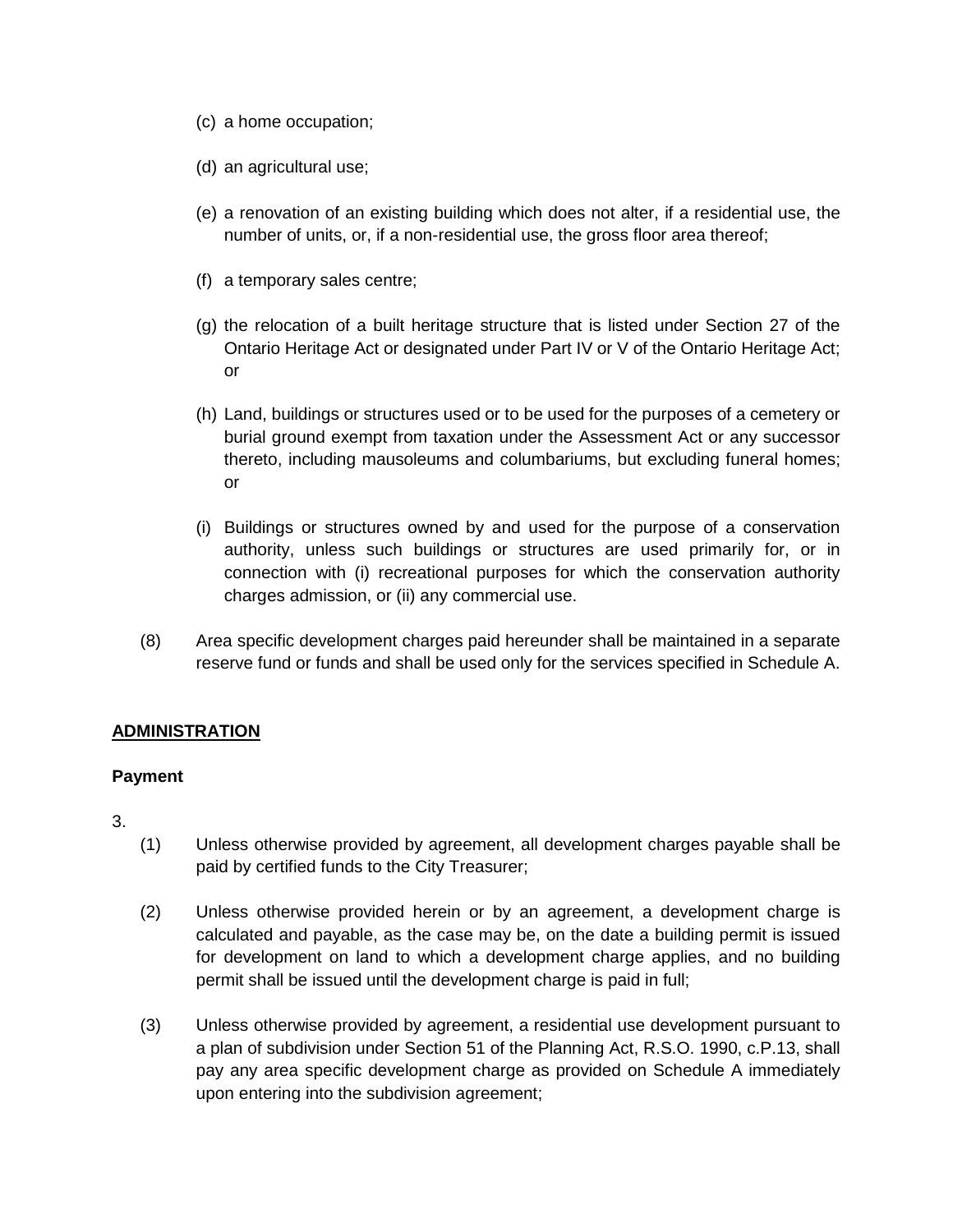(4) If a use of any land, building or structure that constitutes development does not require the issuing of a building permit but requires one or more of the actions listed in subsection 2(4)(a) to (f) inclusive, a development charge shall be payable and shall be calculated and collected on the earliest of any of the actions listed in subsection 2(4)(a) to (f) required, or on a date set by agreement;

#### **Credits**

- 4.
- (1) Where the City permits the provision of services in lieu of the payment of all or any portion of a development charge, the City shall give a credit for an amount equal to the reasonable cost to the owner of providing the services, as determined by the City, provided such credit shall relate only to the portion of the development charge attributable to the services provided, unless otherwise agreed by the City;
- (2) The City may by agreement permit an owner to provide services additional to or of a greater size or capacity than is required, and the City may give a credit for an amount up to the reasonable cost to the owner of providing the services as determined by the City, provided that no such credit may be given for any part of the cost of work that relates to an increase in the level of service that exceeds the average level of service described in Paragraph 4 of Subsection 5(1) of the Development Charges Act, 1997;

#### **GENERAL**

#### **Semi-Annual Adjustment**

- 5.
- (1) The development charges established pursuant to Section 2 of this by-law shall be adjusted semi-annually, without amendment to this by-law, as of the 1<sup>st</sup> day of January and the  $1<sup>st</sup>$  day of July in each year, commencing on July 1, 2018, in accordance with the most recent change in the Statistics Canada Quarterly, Construction Price Statistics (Catalogue No. 62-007 CANSIM II Table 327 – 0039);

#### **Term**

- 6.
- (1) This By-law shall come into force on September 21, 2018;
- (2) Nothing in this by-law shall be construed so as to commit or require the City to authorize or proceed with any specific capital project at any specific time;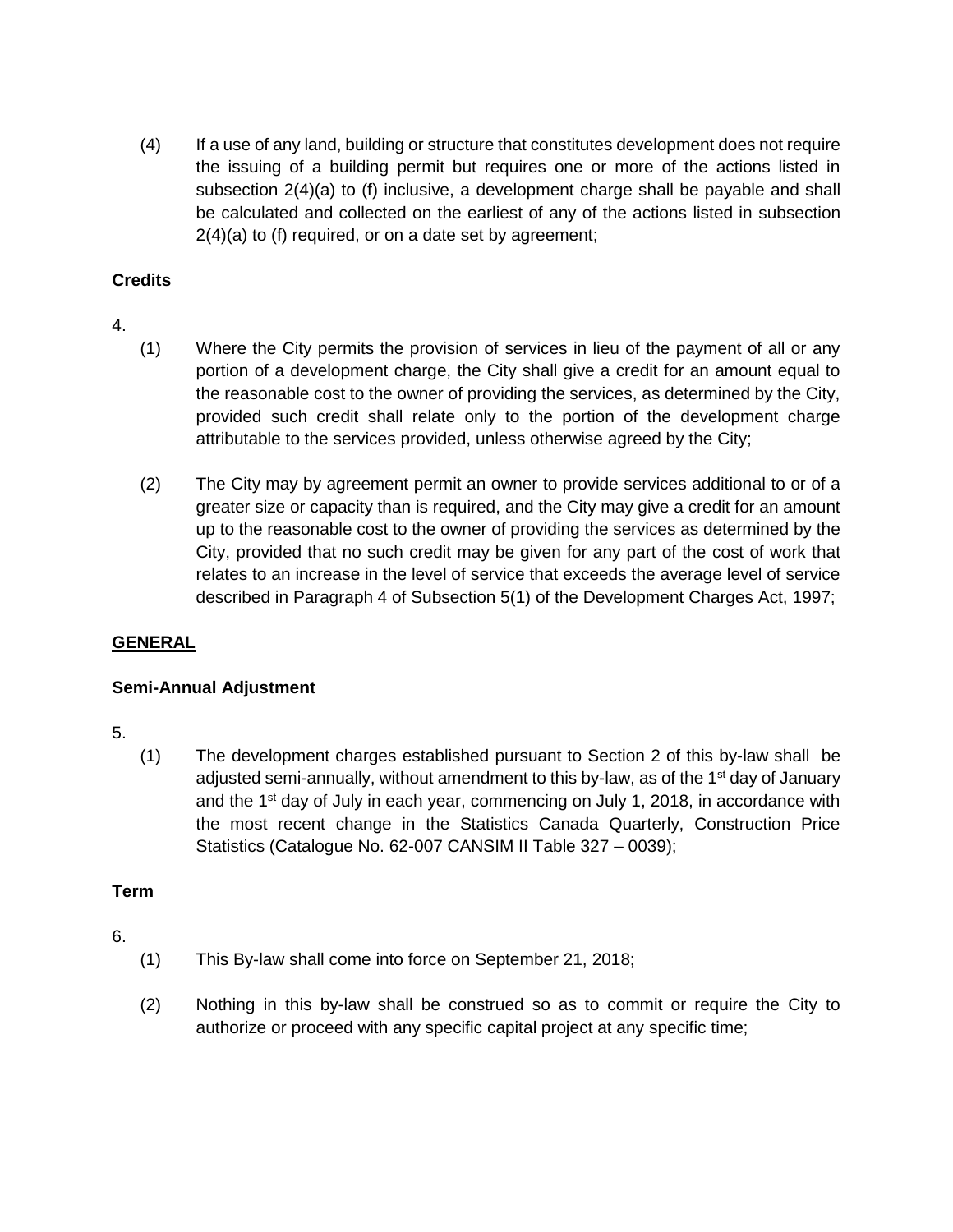- (3) Each of the provisions of this by-law are severable and if any provision hereof should, for any reason, be declared invalid by a court, the remaining provisions shall remain in full force and effect;
- (4) Schedules A and B are attached hereto and form part of this by-law;

#### **TRANSITIONAL PROVISIONS**

- 7.
- (1) If before the coming into force of this by-law an owner or previous owner has made a payment for services described in this by-law, or provided services in lieu thereof, no payment as required under this by-law and no credits or refunds shall apply;
- (2) This by-law may be cited as the Area Specific Development Charges By-law, 2018.

Enacted by City of Vaughan Council this 23rd day of May, 2018.

Hon. Maurizio Bevilacqua, Mayor

Todd Coles, City Clerk

Authorized by Item No. 2 of Report No. 5 of the Finance, Administration and Audit Committee Adopted by Vaughan City Council on May 23, 2018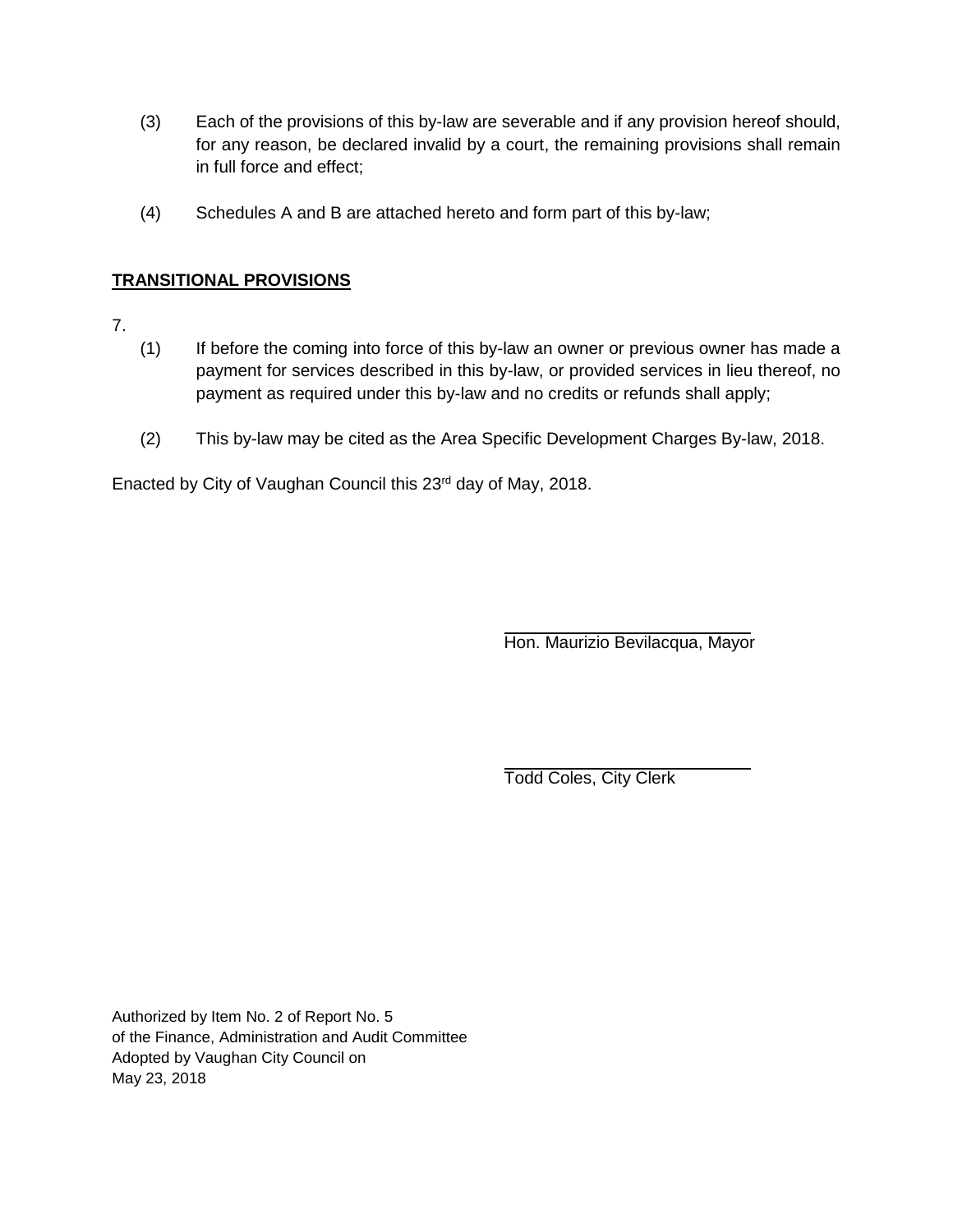#### **Schedule A:**

### **Area Specific Development Charge Calculation**

| <b>Service</b>        | <b>Net Capital Cost</b> |  |
|-----------------------|-------------------------|--|
| VMC West –            |                         |  |
| Interchange           |                         |  |
| <b>Sanitary Sewer</b> | \$1,803,260             |  |
| Improvements          |                         |  |

| Rate per<br><b>Singles/Semis</b> | <b>Rate Per</b><br>Townhouses &<br><b>Multiples</b> | <b>Rate Per</b><br>Large Apt | <b>Rate Per</b><br><b>Small Apt</b> | Rate Per $M^2$<br>Non-<br><b>Residential</b> |
|----------------------------------|-----------------------------------------------------|------------------------------|-------------------------------------|----------------------------------------------|
| \$514                            | \$424                                               | \$313                        | \$226                               | \$4.96                                       |